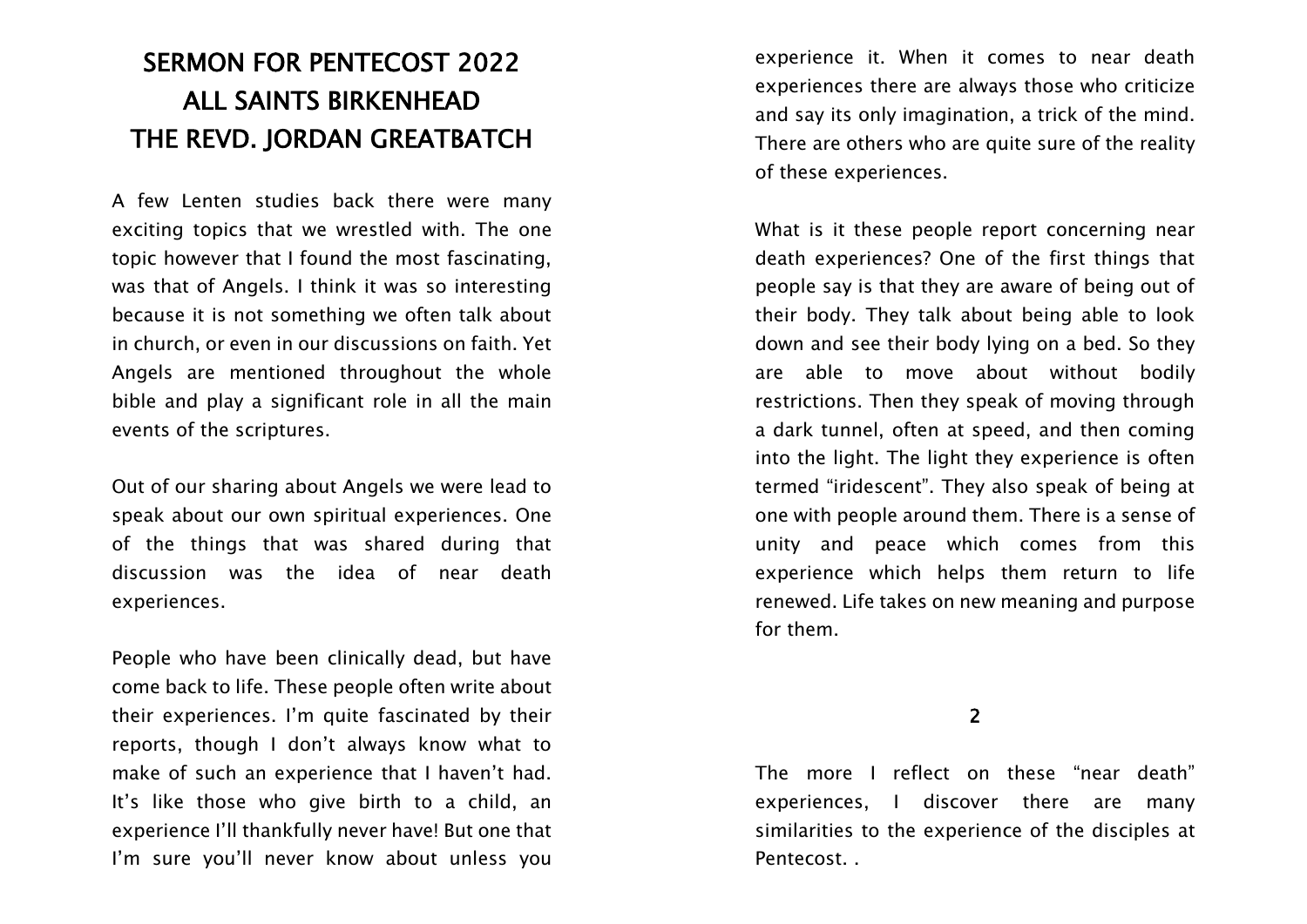Today's reading from Acts relates an experience of such power that the Apostles changed their whole way of life. Instead of being sad, dejected withdrawn mourners they became joyful, purposeful, outgoing life givers. It is clear that it is this event we call Pentecost, the coming of God's spirit that caused the change.

They described it, as we read in Acts, in terms of symbols. The symbols they used for the action of the Holy Spirit were wind, fire, and foreign languages.

I believe that when we look at these symbols and compare the experience of the disciples with the near death experiences, we begin to see why there was such a change in the disciples, and in those who have had a near death experience. I also believe that we in fact have these experiences ourselves, though not in the intensity of either the disciples nor near death experiences, but through the many moments in our lives when we have been changed such as the baptism. Baptism is all about symbols. Water, oil and light. Symbols are so important to the way we understand God and the work of God.

So let us then examine these words and symbols used to describe the action on the Holy Spirit and see what they may be saying to us this morning.

## Wind

The wind blows were it will, you see the effects of it, but not where it comes from nor where it is going. We do not see the wind. It's powerful, dynamic, in that it can drive windmills and propel yachts through water. It can cause destruction as we see in tornadoes and hurricanes. There is about wind a freedom, a freedom, a continual movement and restlessness.

### 4

### Fire

Fire is the symbol of light and warmth. The warmth tells us of the companionship of belonging. The light speaks of the ability to see clearly. It's about being guided in the right direction. Light shows us the way.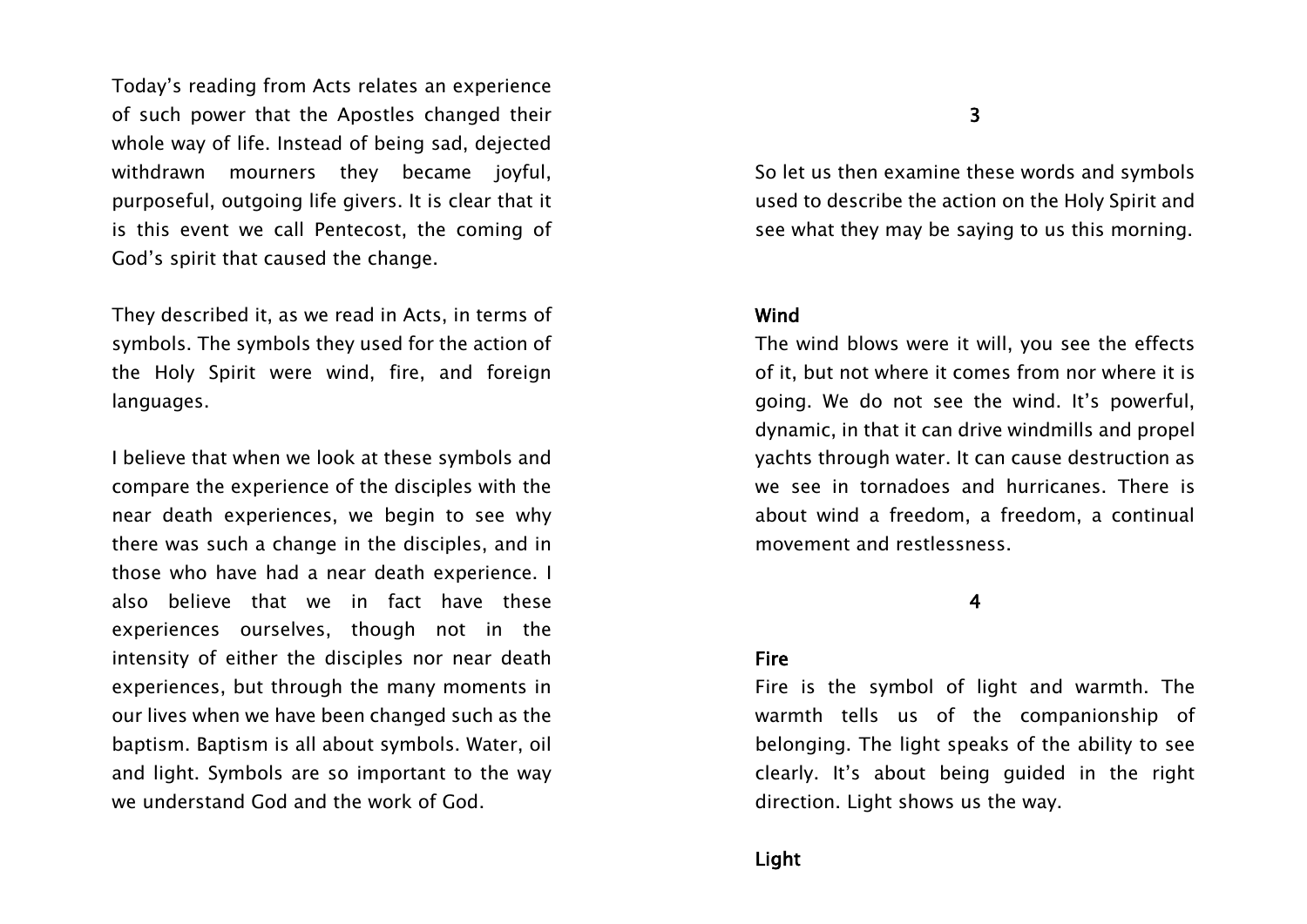In near death experiences people speak about being enveloped in a brilliant light. They talk about being "bathed" in light. It's not a light that blinds them, but rather one that guides and illuminates. It illuminates the understanding so people will know the true nature of things.

5

#### Foreign Languages

If you've been in a foreign country where you cannot speak the language, you will know the joy of hearing your own language spoken. Even if your own language is spoken by a stranger, you will drift towards that person just to eavesdrop on the conversation. Here is someone who could understand if you were to converse with them. Using the same language draws people together. It expresses so much about ourselves that we cannot even put into words. Using the same language brings a real sense of unity to people.

6

And so here is the beginning of that desire for something 'universal' that brings people into harmony. Here it's expressed by language.

Out of this experience of the freedom of the wind, the light of the fire and the unity of common language, the disciples gained new life, a changed life, a different perspective on life.

Out of the near death experience of freedom, of light, of unity, people gain new life, changed life, a different perspective on life.

Both of these experiences may seem to us somewhat extreme. I think their extremity can help us see the fact that we either have had or desire, the same experience. Our own experience may not be as intense, but it is there. Pentecost points us to our own experience. Where then is our experience of the Spirit of God?

7

It is of course to do with our experiences of freedom, light and unity. Think of those times you have watched a sunset and been so